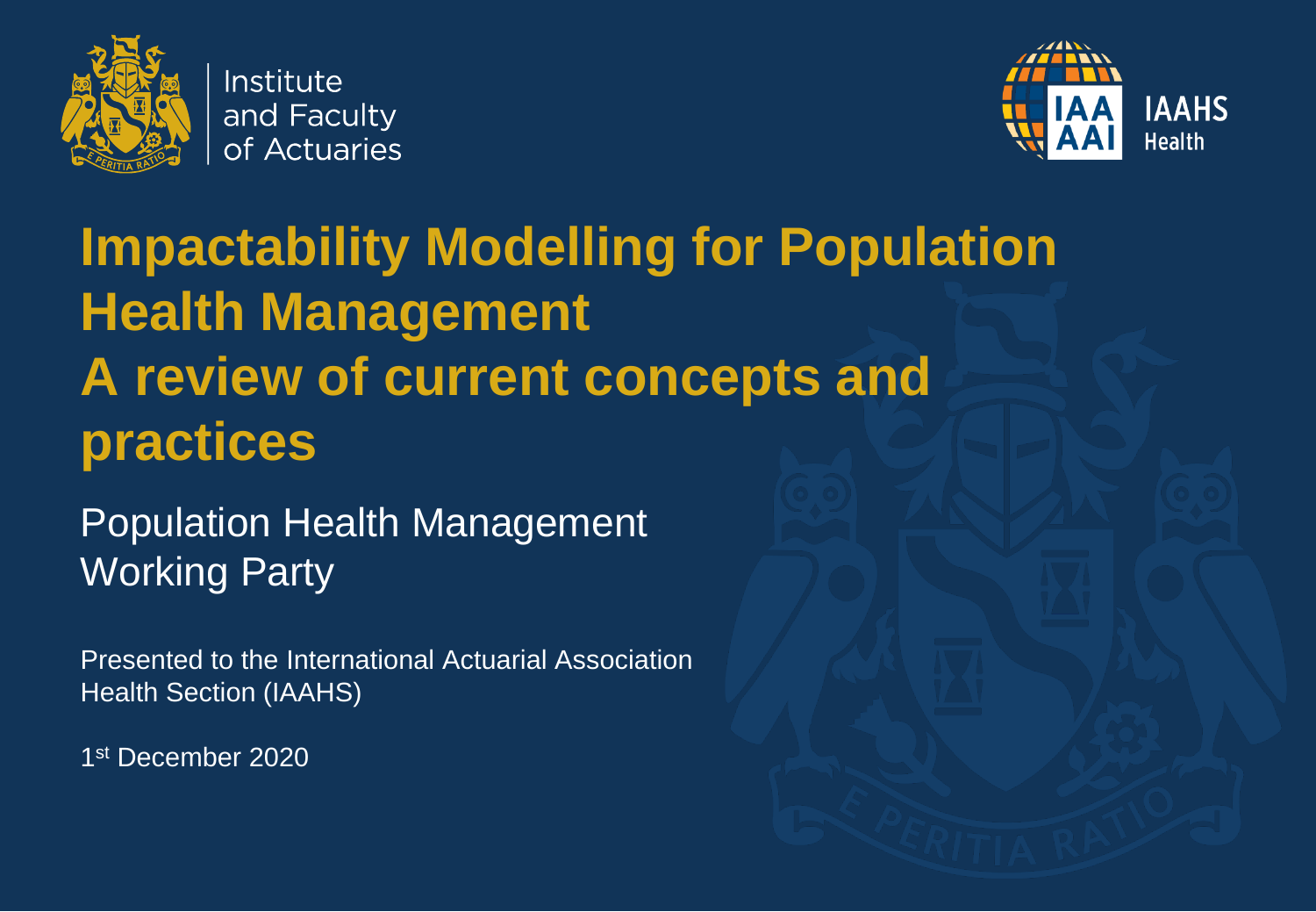

Institute and Faculty of Actuaries

# **Introduction**

#### Background to the Working Party

Alpesh Shah

1st December 2020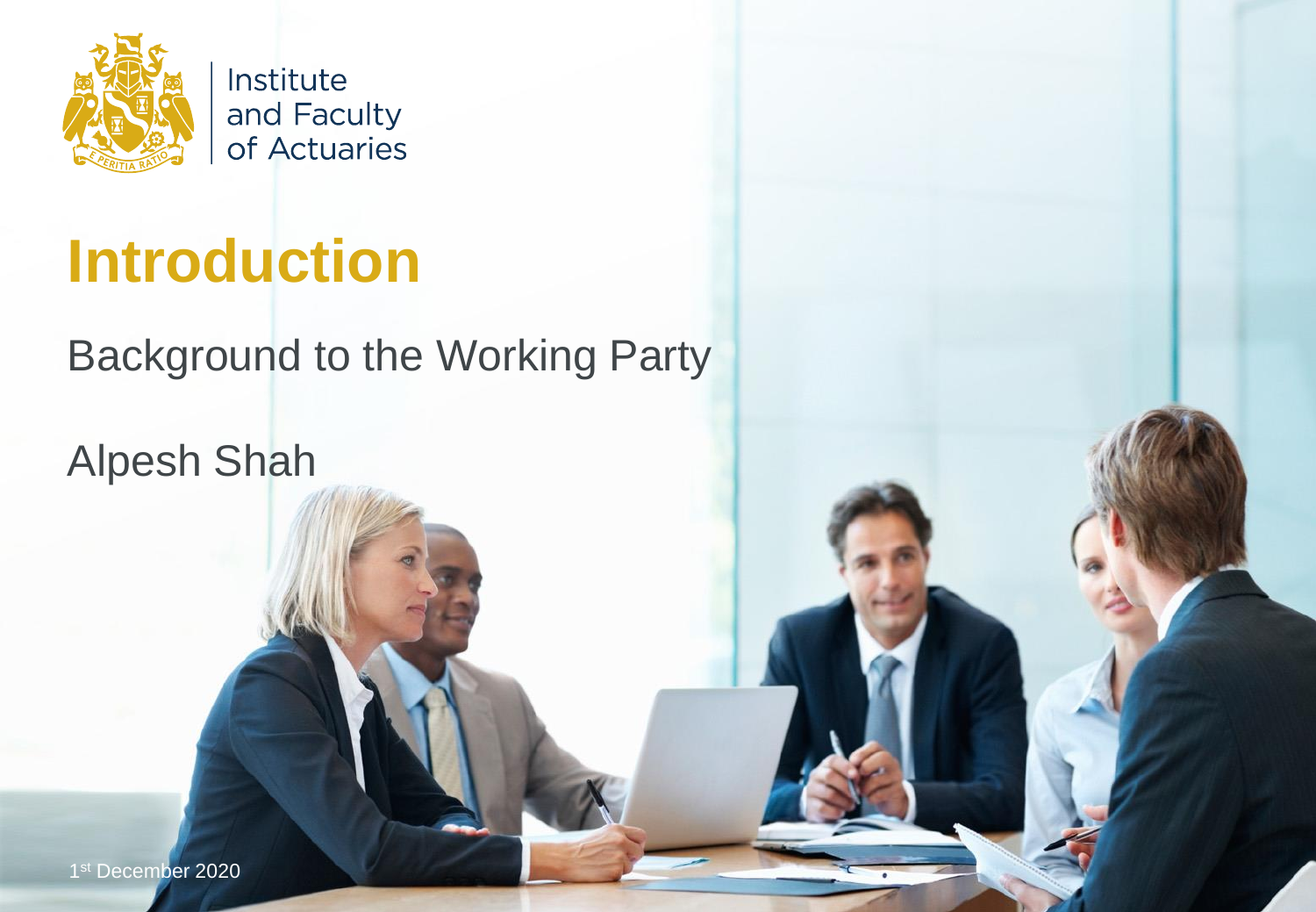### **Introduction**

- Population Health Management in the NHS
- Genesis of the PHM working party
- Focus on Impactability Modelling for this phase
- First report on current concepts and practices:
	- Definition
	- Practical challenges
	- Examples of models
	- Ethics and patient view

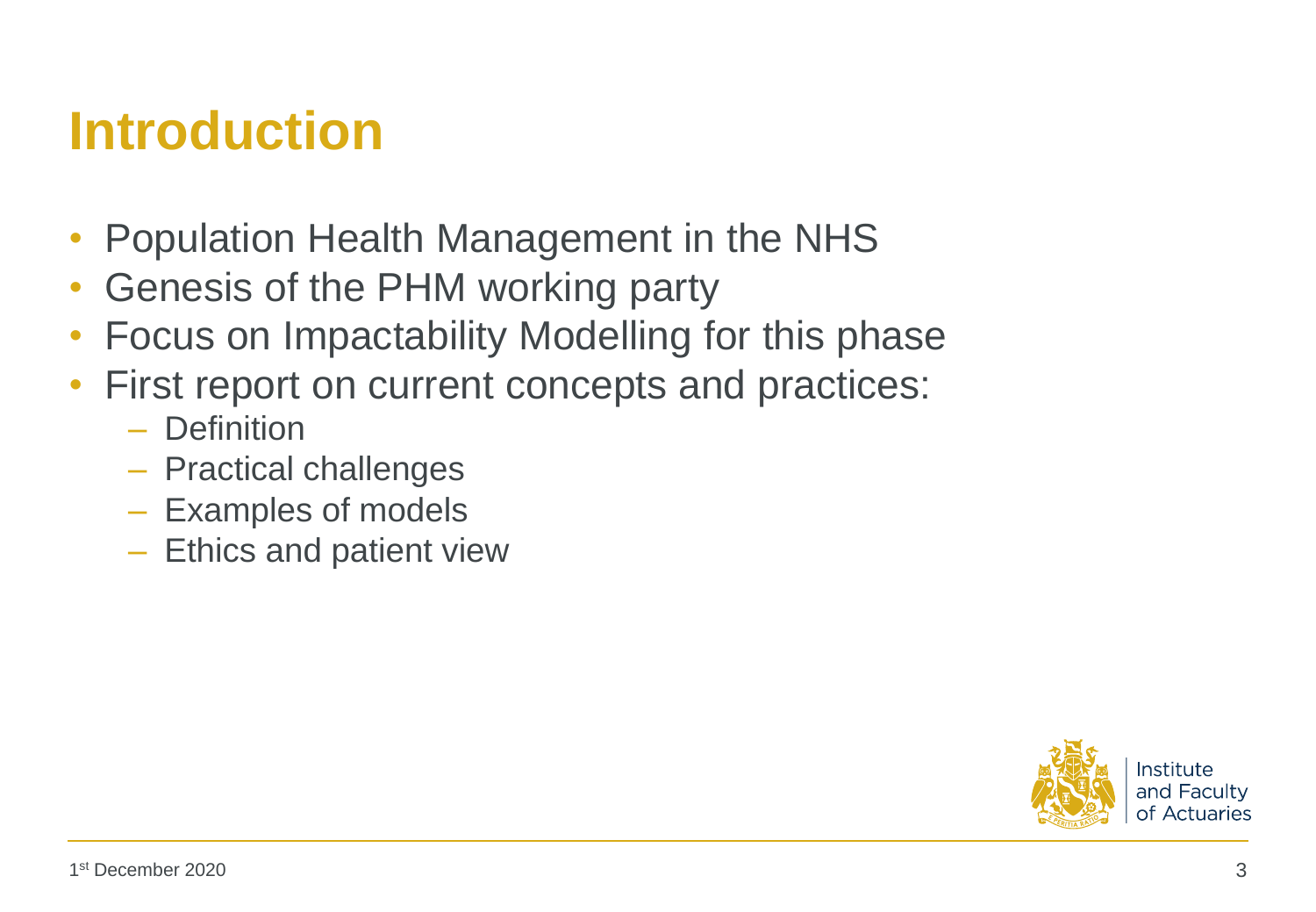

Institute and Faculty of Actuaries

# **Defining impactability**

Overview, principles, problem statements

Dr. Chris Martin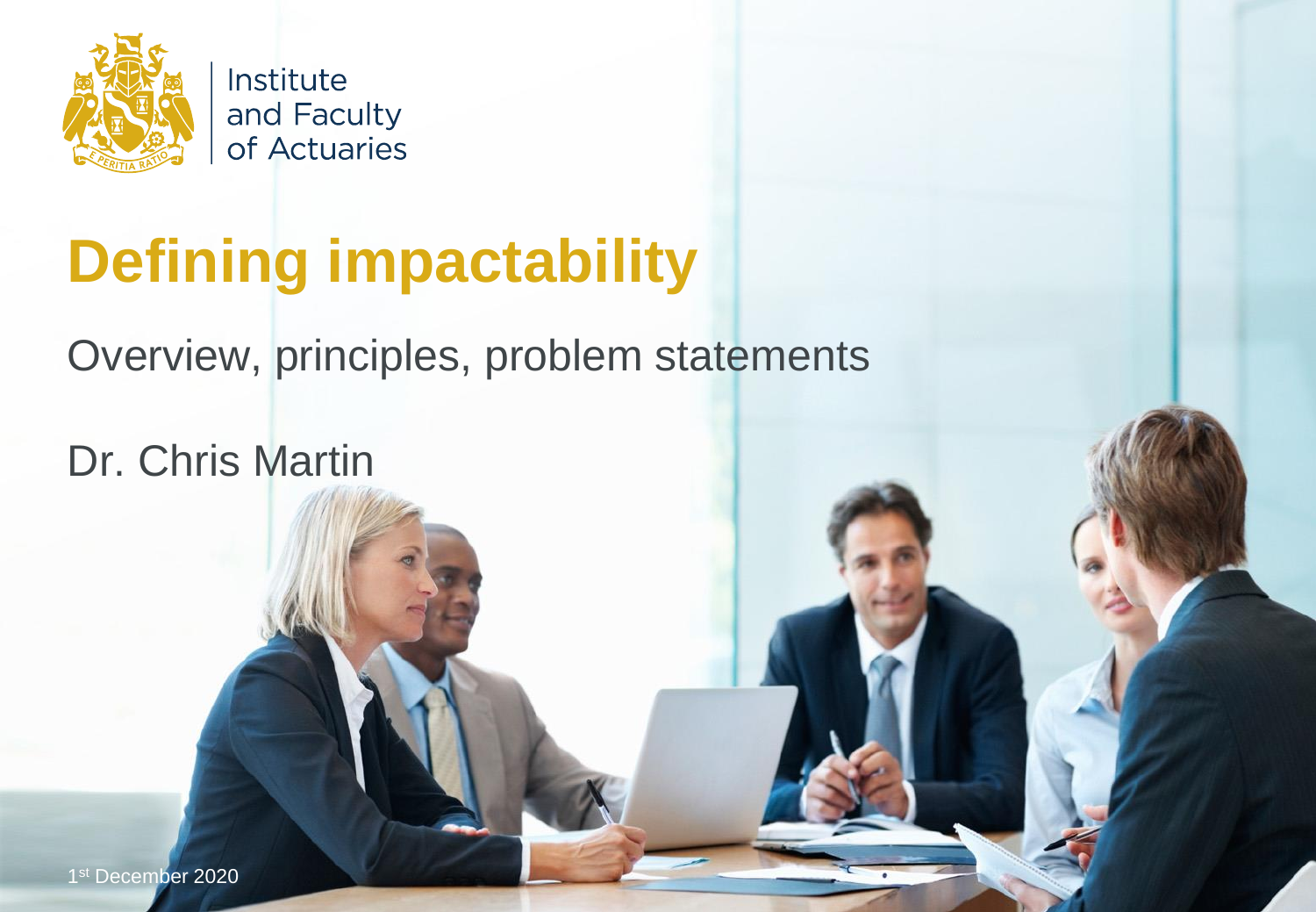# **Defining Impactability**

- No universally accepted definition exists
- Working party technical definition of impactability and impactability modelling:

*Impactability: defines the degree to which different subpopulations will benefit from a range of interventions*

*Impactability modelling: uses this information to tailor appropriate interventions within agreed boundaries for the 'value' gained from resources spent* 

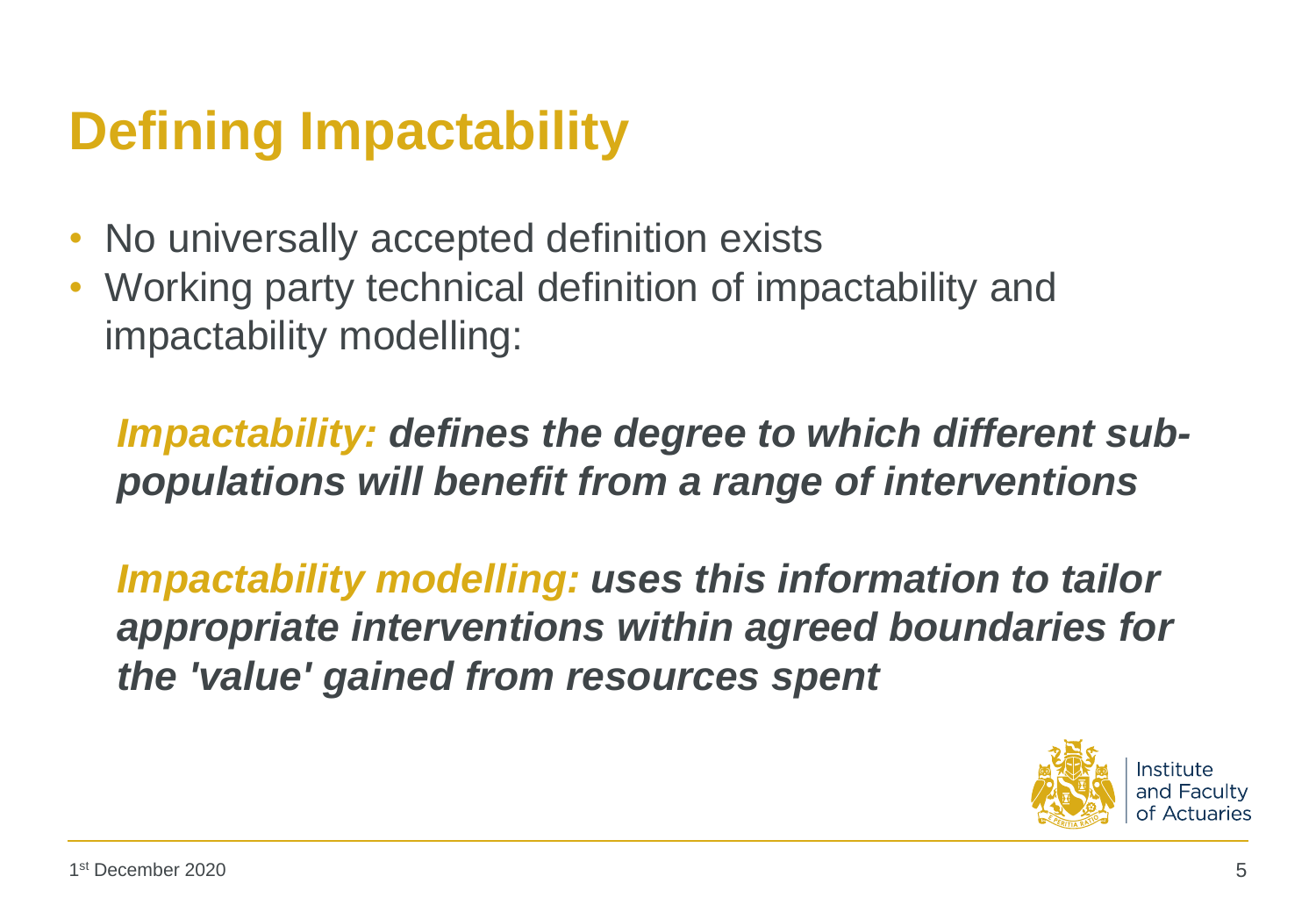## **The role of Impactability within PHM**

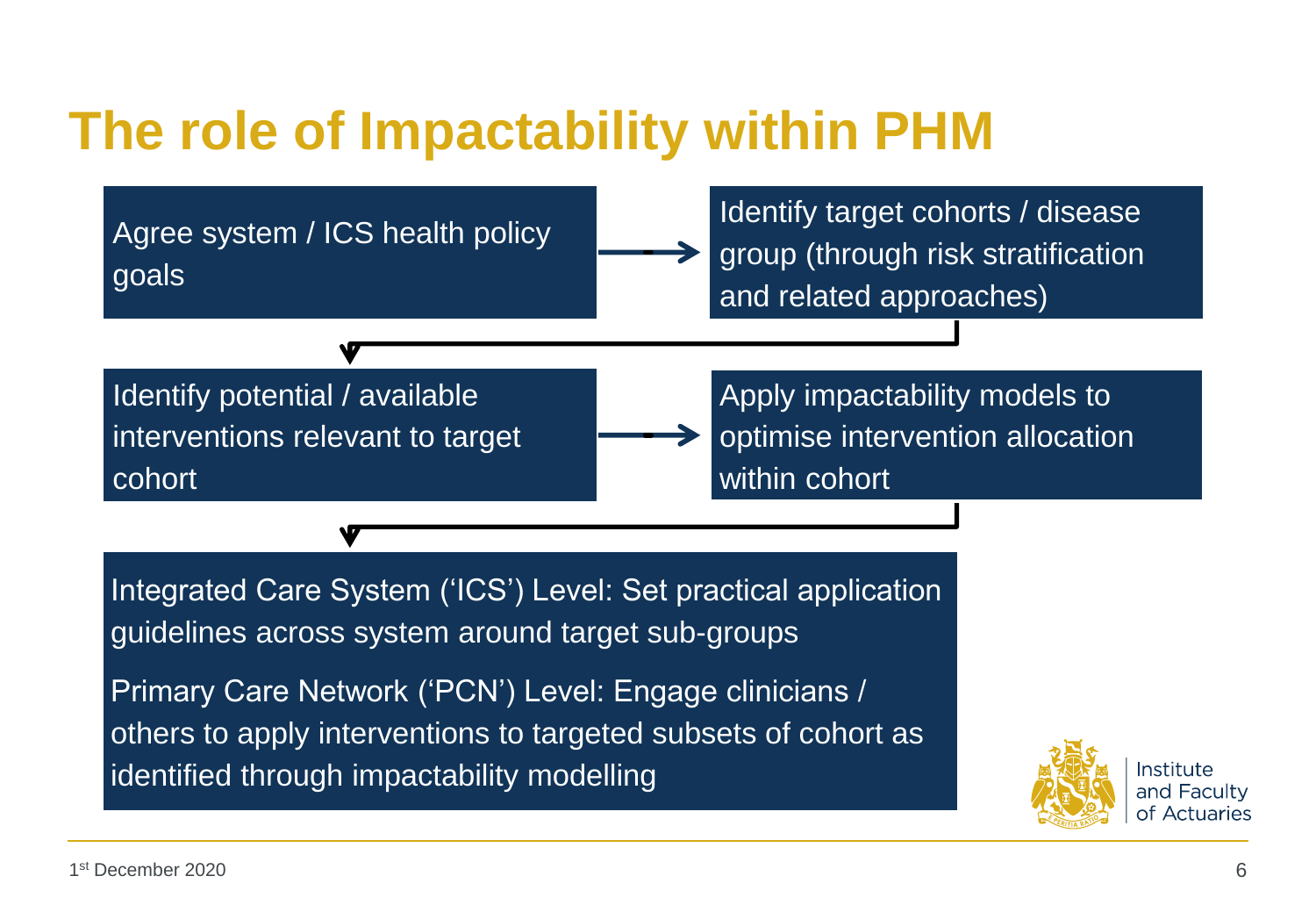

and Faculty of Actuaries

# **Practical considerations**

What are the barriers and enablers to effective impactability modelling?

Lisa Morgan

1st December 2020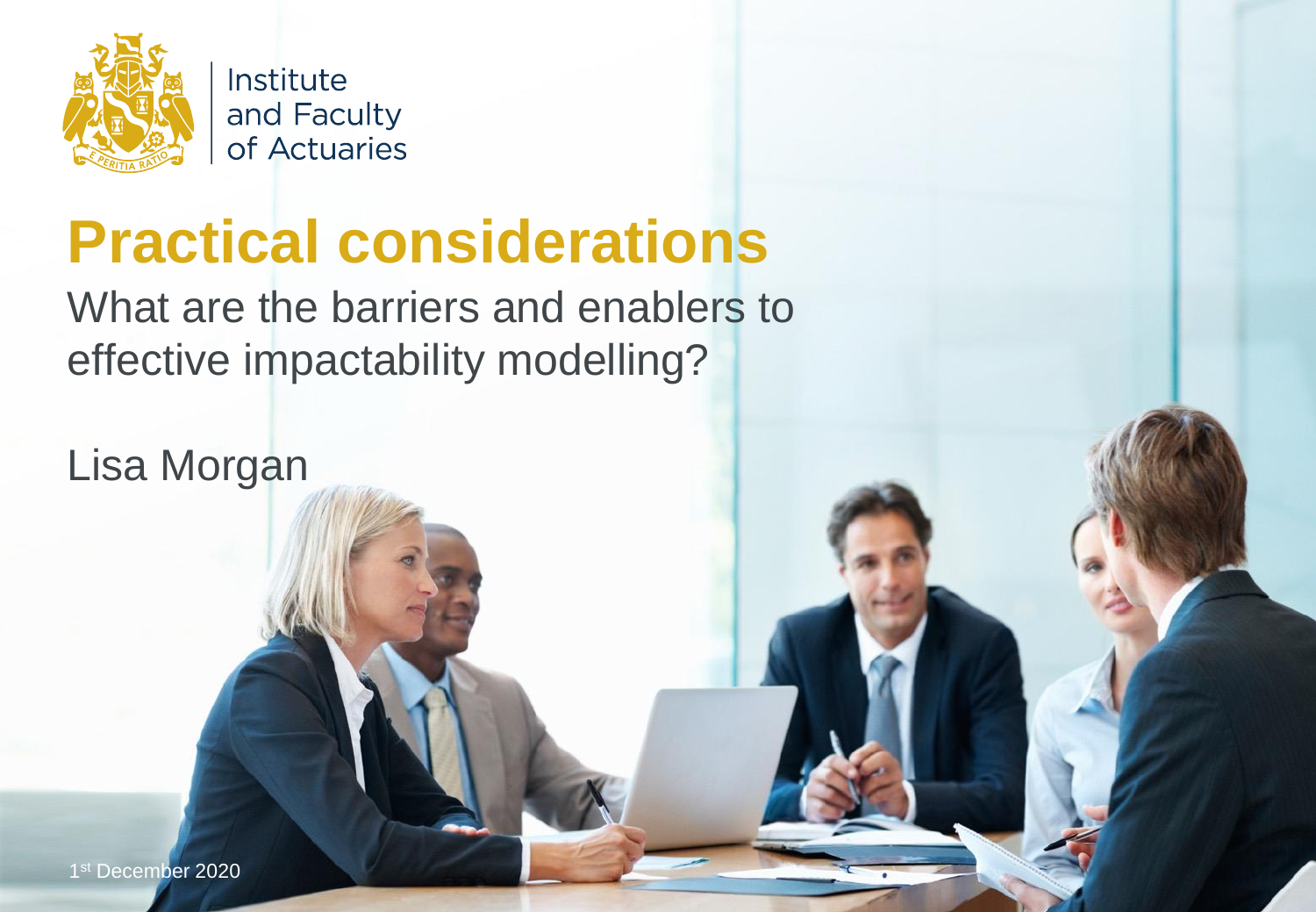## **Practical considerations**

- **Purpose of research:** identify key themes from current and potential end users of impactability modelling and document these insights as well as related advice
- **Observation:** knowledge and use of impactability modelling is comparatively sparse – limited the research, however, highlights future opportunities
- **Research methodology**:
	- 10 semi-structured interviews with key personnel involved in the development, application or study of PHM programmes involving risk stratification and impactability modelling
	- Literature review searching the Embase database

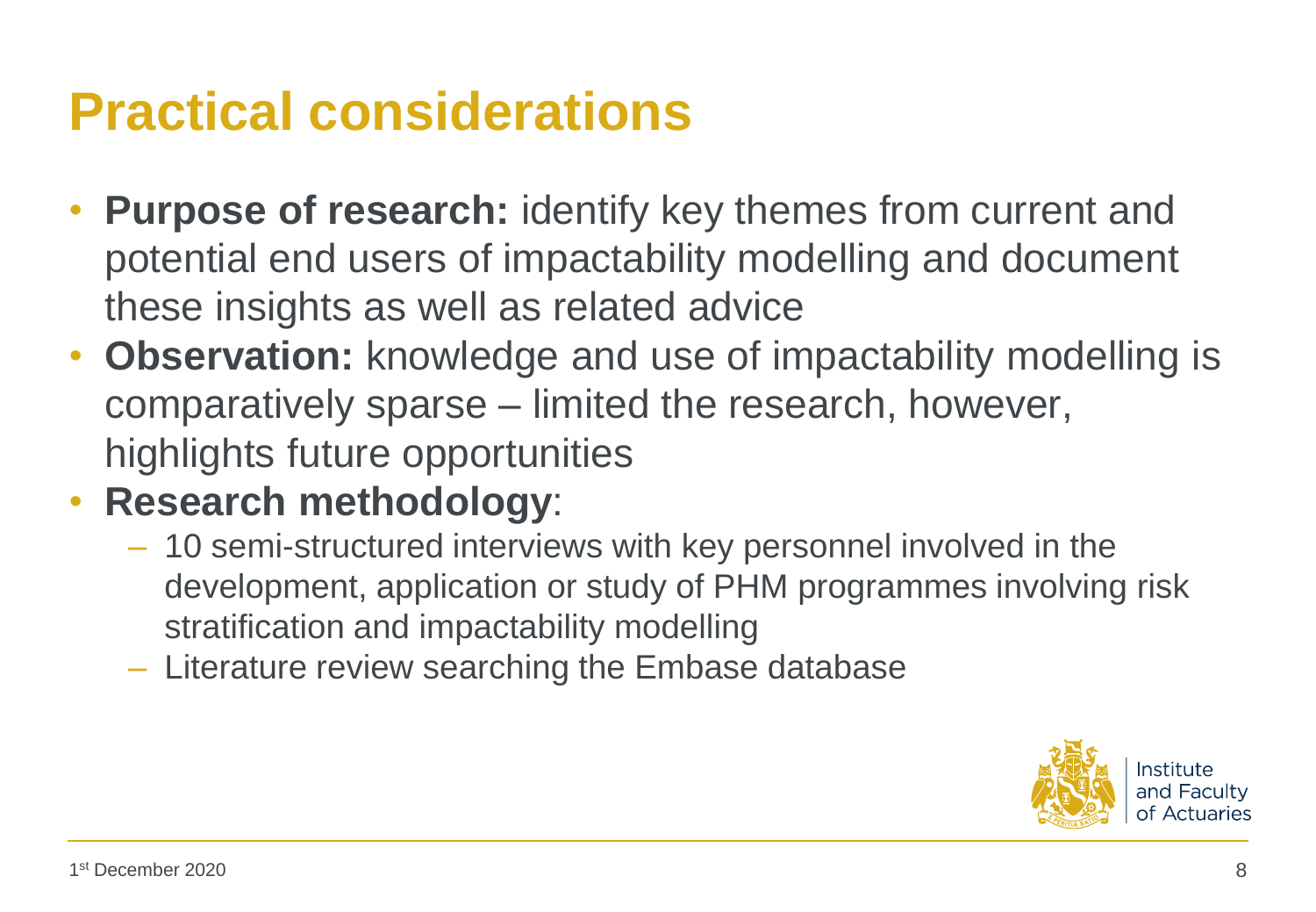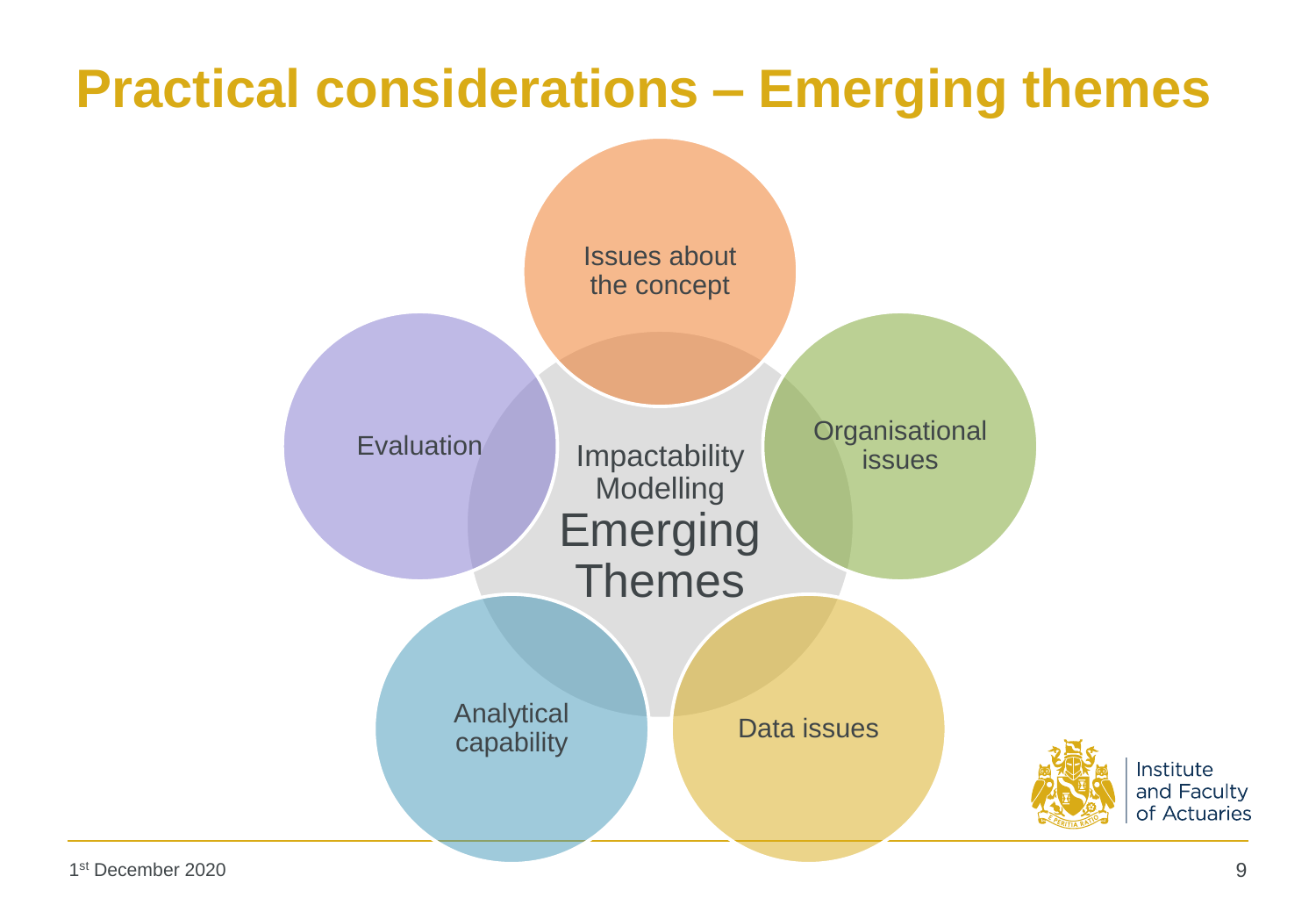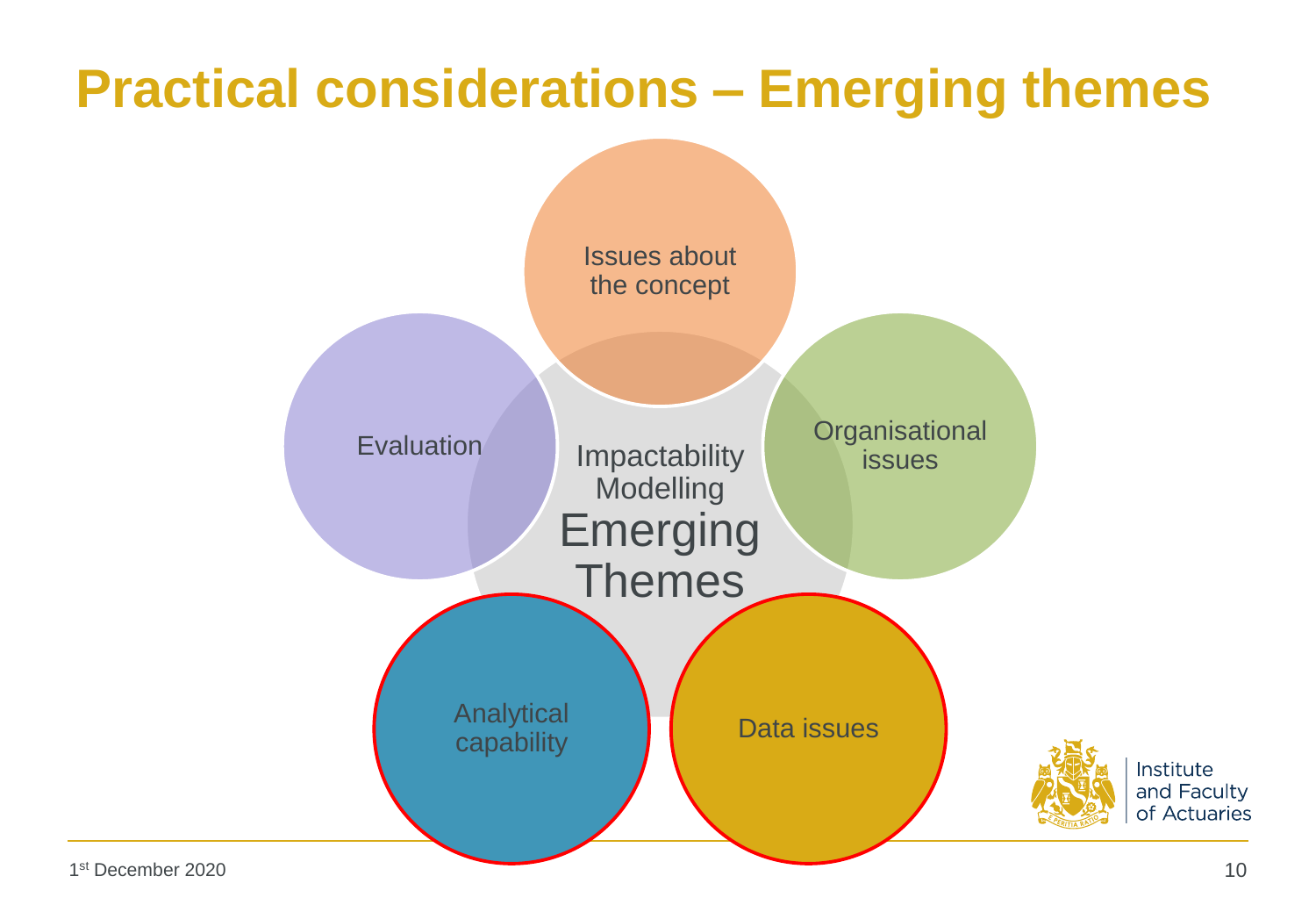- **Availability of resources**  awareness, diversion to statutory returns.
- **Handling results**  communication & visualisation.
- **Common pitfalls in analysis** changes over time and 'downstream' effects.
- **New methods** Artificial intelligence and machine learning brings its own challenges.

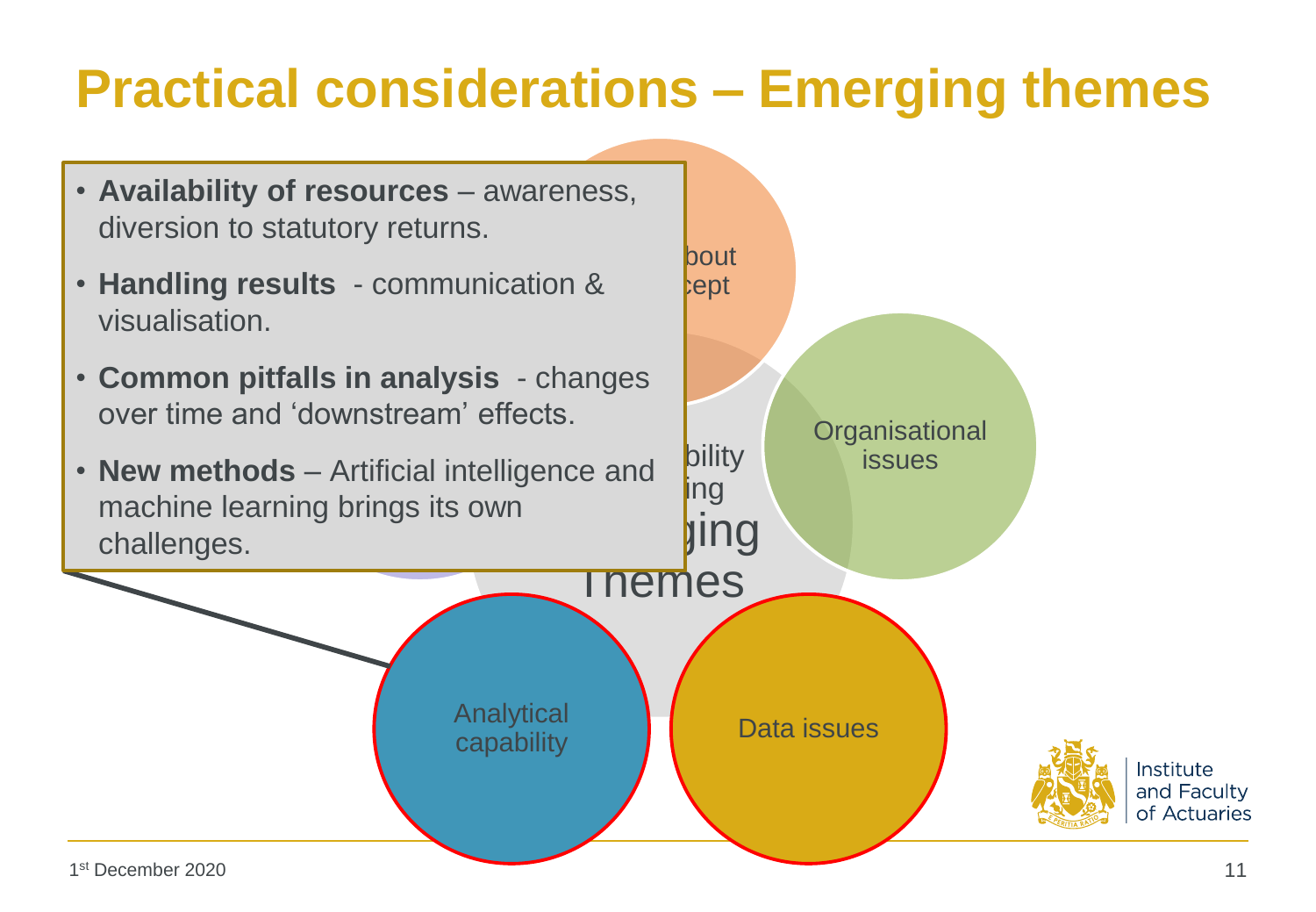**bout**  $e$ ept

**Quality**

**Access**

• Consistency,

• Vagueness.

• completeness,

• Types of data,

- **Availability of resources**  awareness, diversion to statutory returns.
- **Handling results**  communication & visualisation.
- **Common pitfalls in analysis** changes over time and 'downstream' effects.
- **New methods** Artificial intelligence and machine learning brings its own challenges.

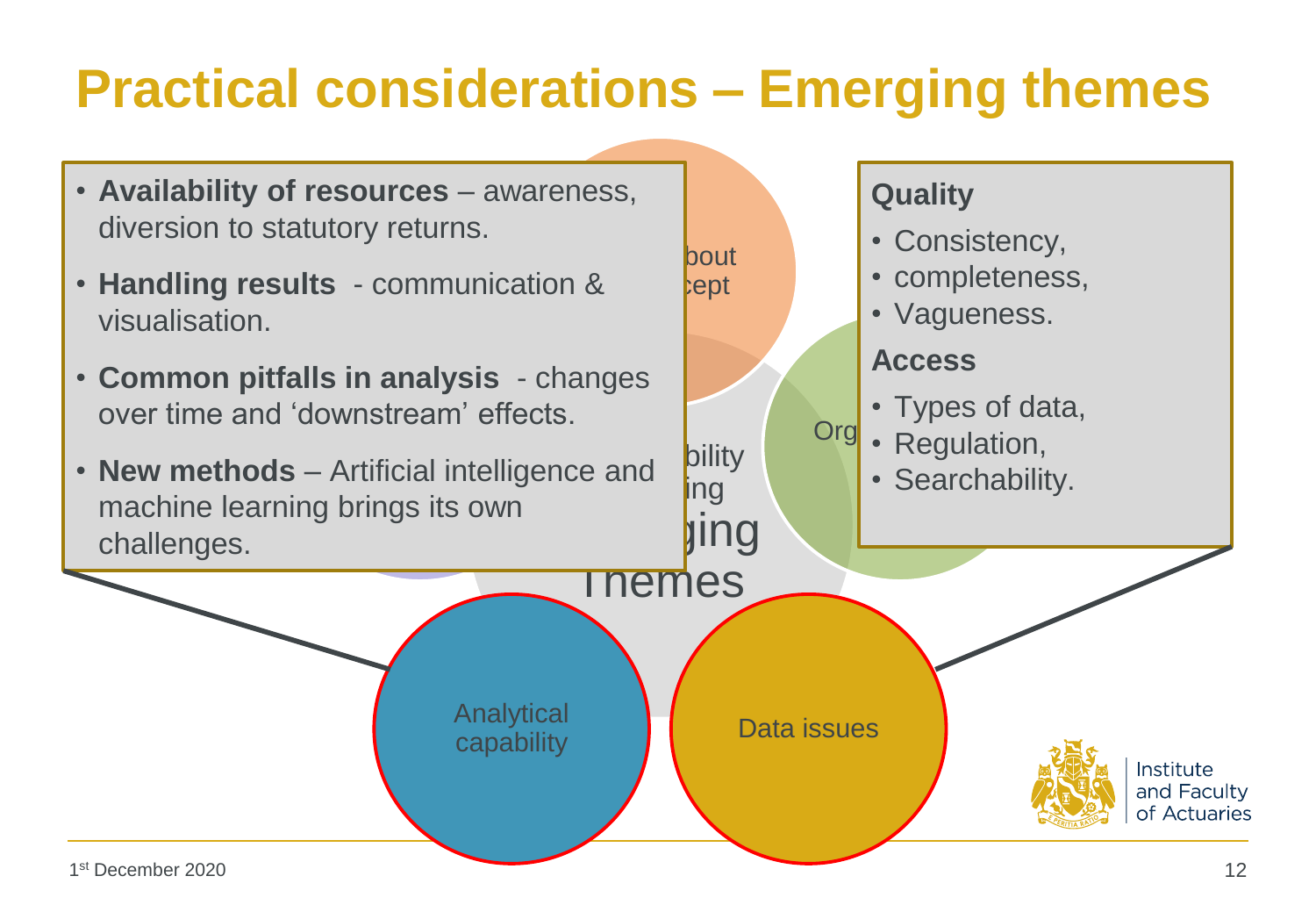#### **Data issues – recommendations**

#### **Improving and standardising access to data**

- Prepare a well-crafted business case and engage with stakeholders and ethical reviewers early for accessing data to gain the trust of data guardians;
- Build an open and transparent compliance infrastructure for data handling; and
- A phased approach to systems integration across organisations may have a greater chance of success than a waterfall approach where all systems change at once.

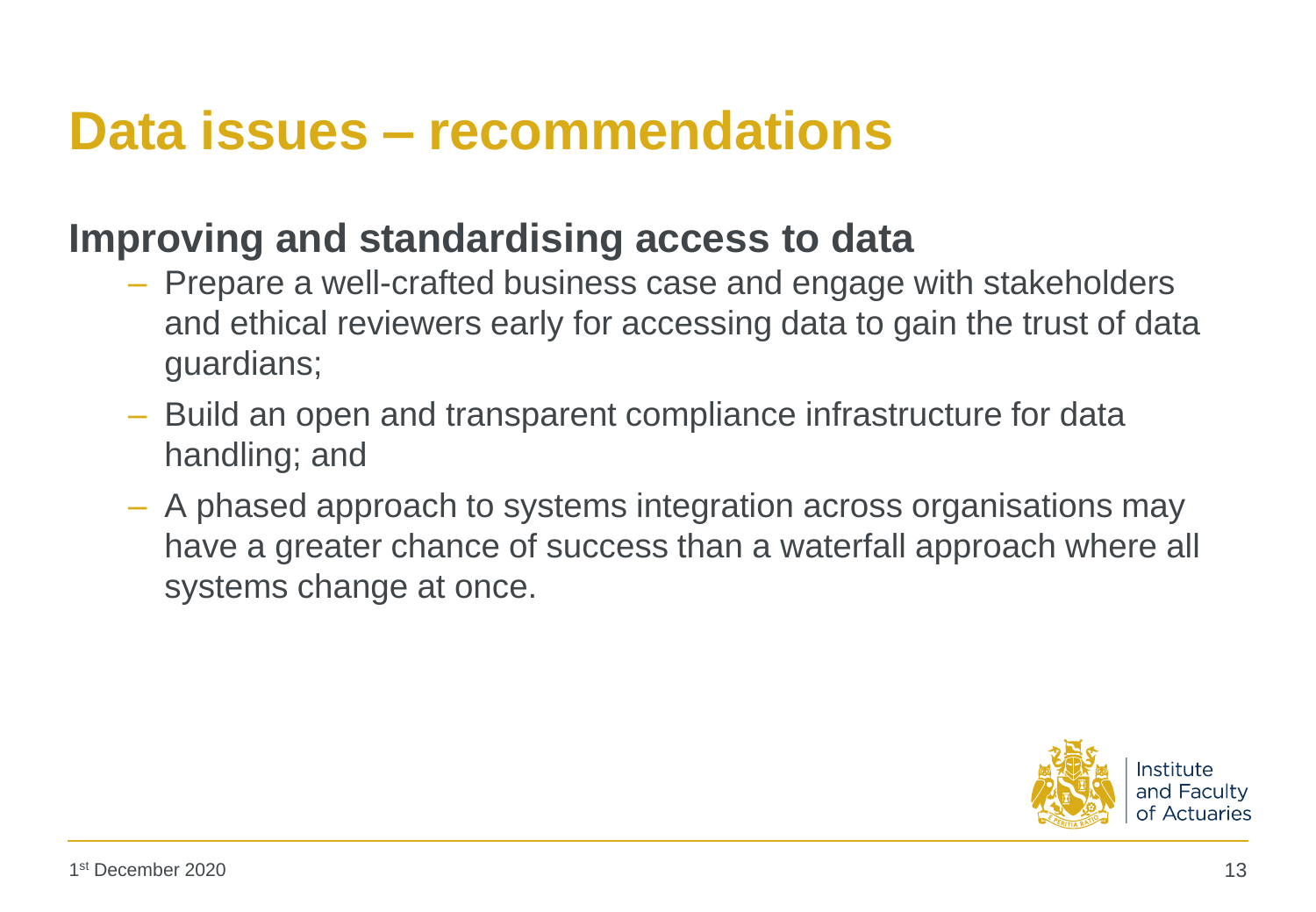### **Analytical capability – recommendations**

- Local involvement across the UK as data is only held on local systems.
- Develop 'hubs of excellence' that would allow skills and resources to provide analytic services to organisations across the NHS.
- Increase the number of analysts and **broaden analysts' skillset**. Strengthen of reporting, data visualisation skills and verbal presentations.
- Consumers of the results of risk-stratification and impactability modelling need training for proper understanding and application.
- Greater collaboration between analysts and clinicians to develop and refine impactability models and implement with patient care.
- A cultural change to get clinicians and analysts working together more closely.

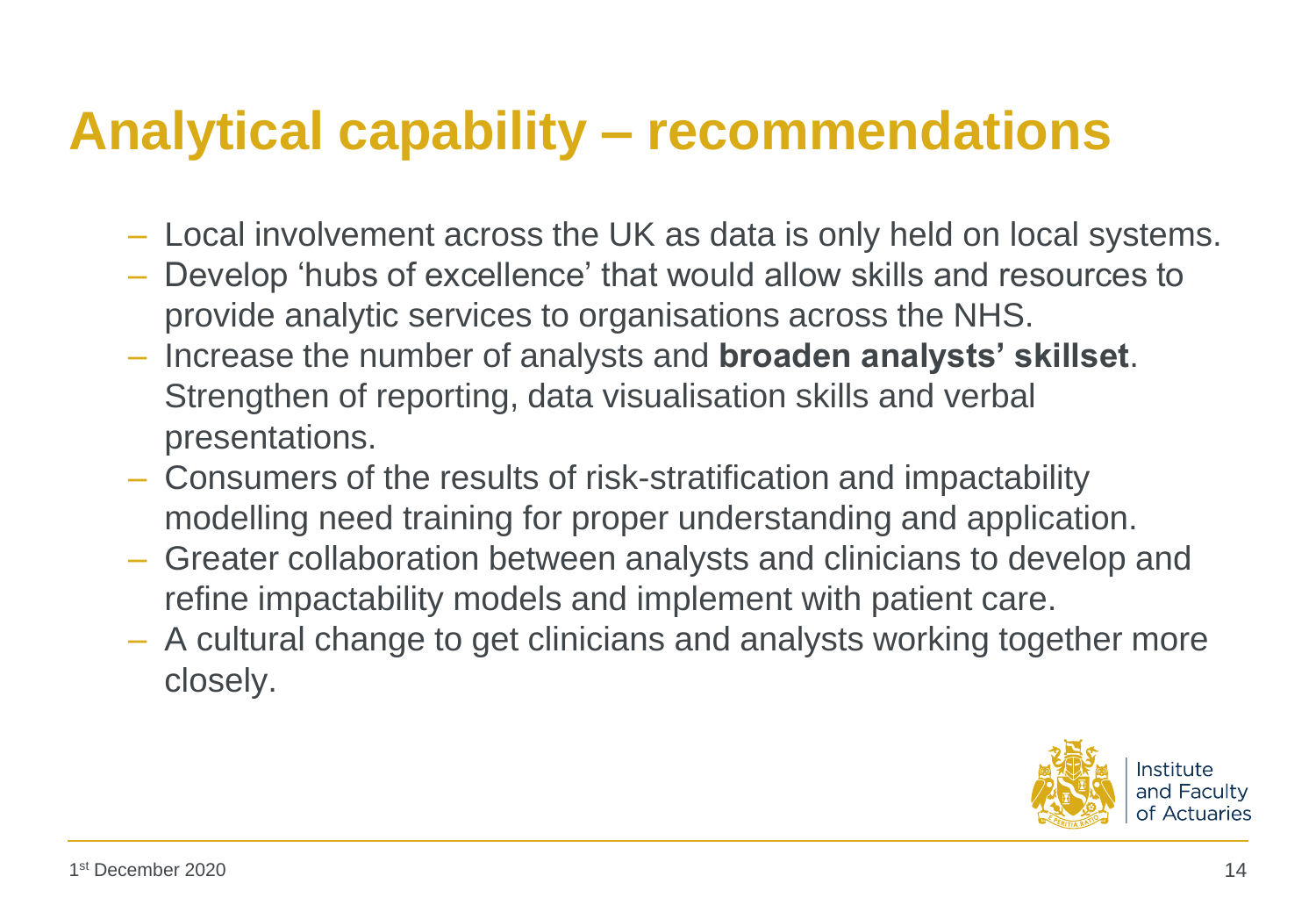

Institute and Faculty of Actuaries

# **Examples of models**

Focus on a selection from the wide range of approaches

David Beddows

1 st December 2020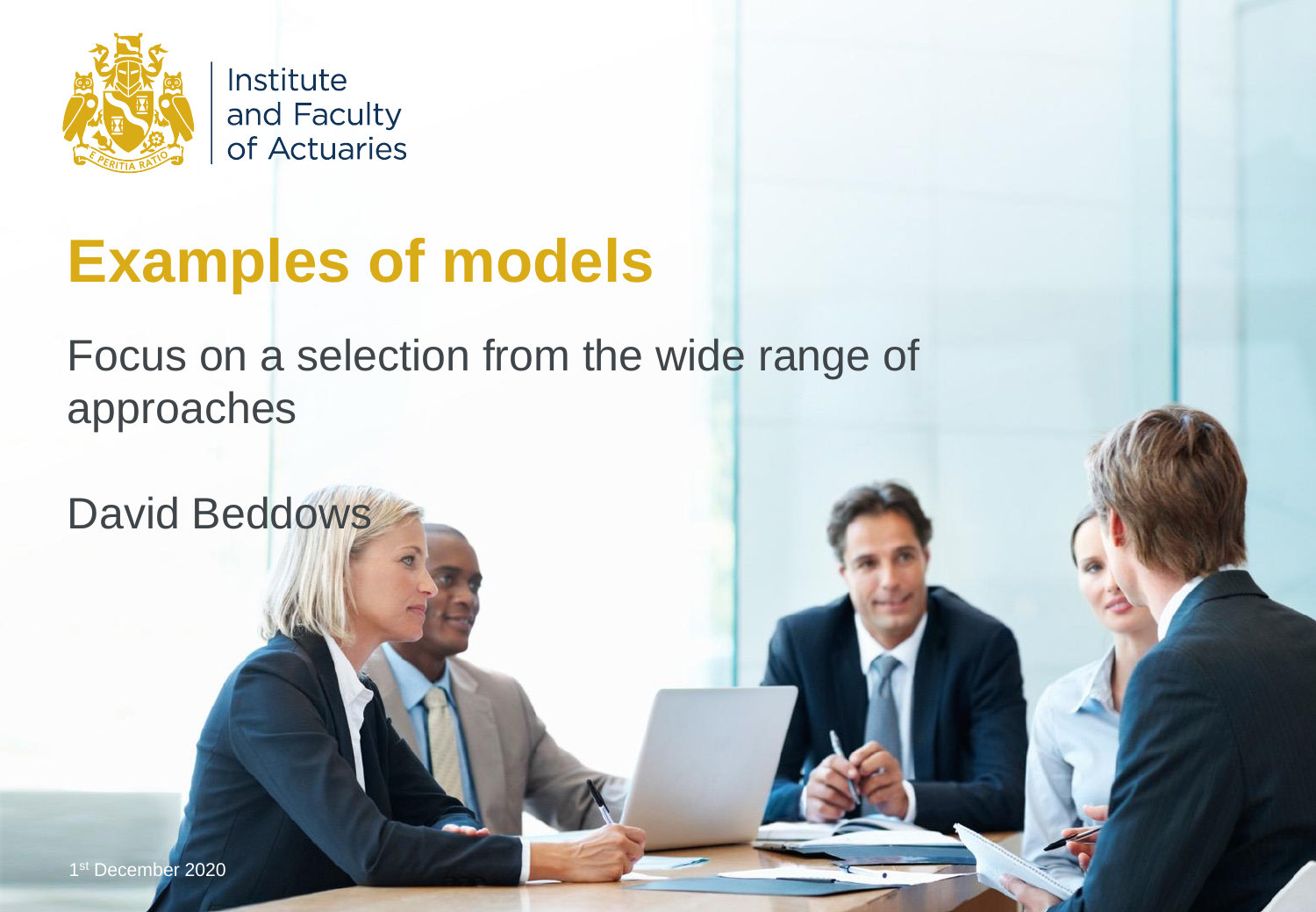#### **Examples of impactability models**

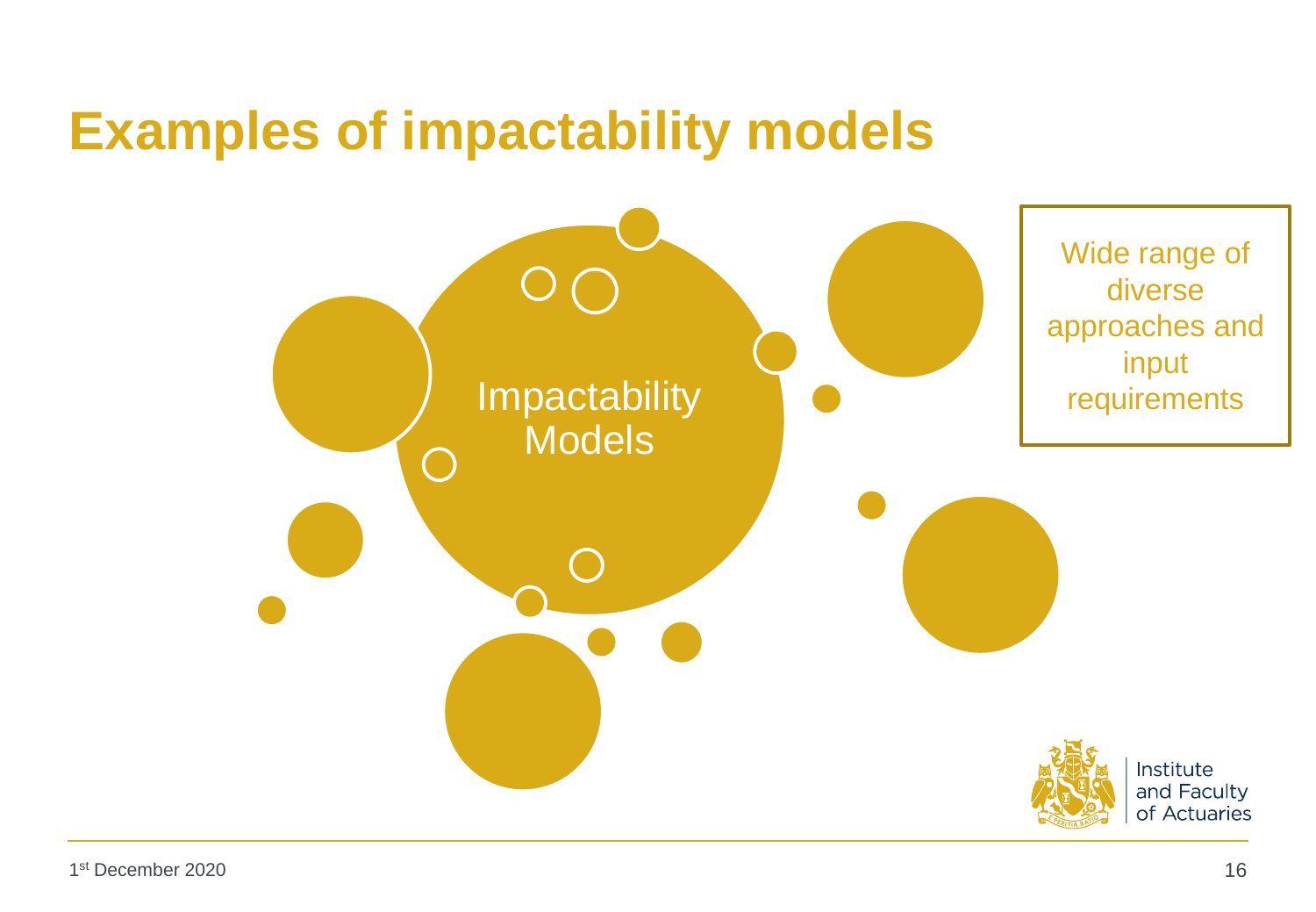### **Examples of impactability models**

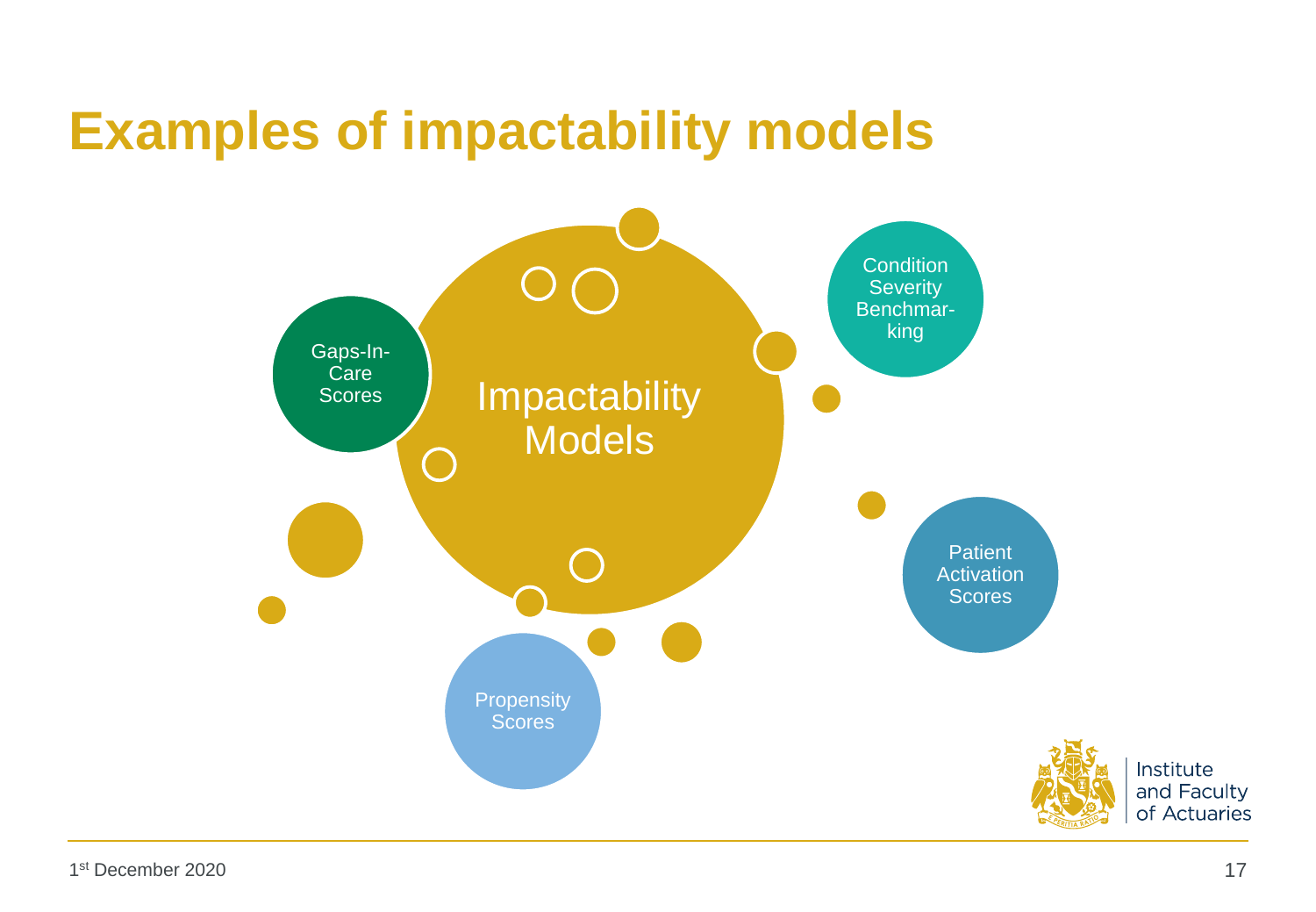# **Gaps-in-Care Scores**

**Compare a person's treatment received versus standard treatment guidelines for their condition.** 

**Calculate a score for their gaps-in-care by applying weights to each element of treatment.** 

**Higher scores imply higher impactability.**

**Treatment** 

be available

weights

guidelines may not

Challenge to set





Consistency of

treatment

Impact is

**Reduces** 

measurable

inequalities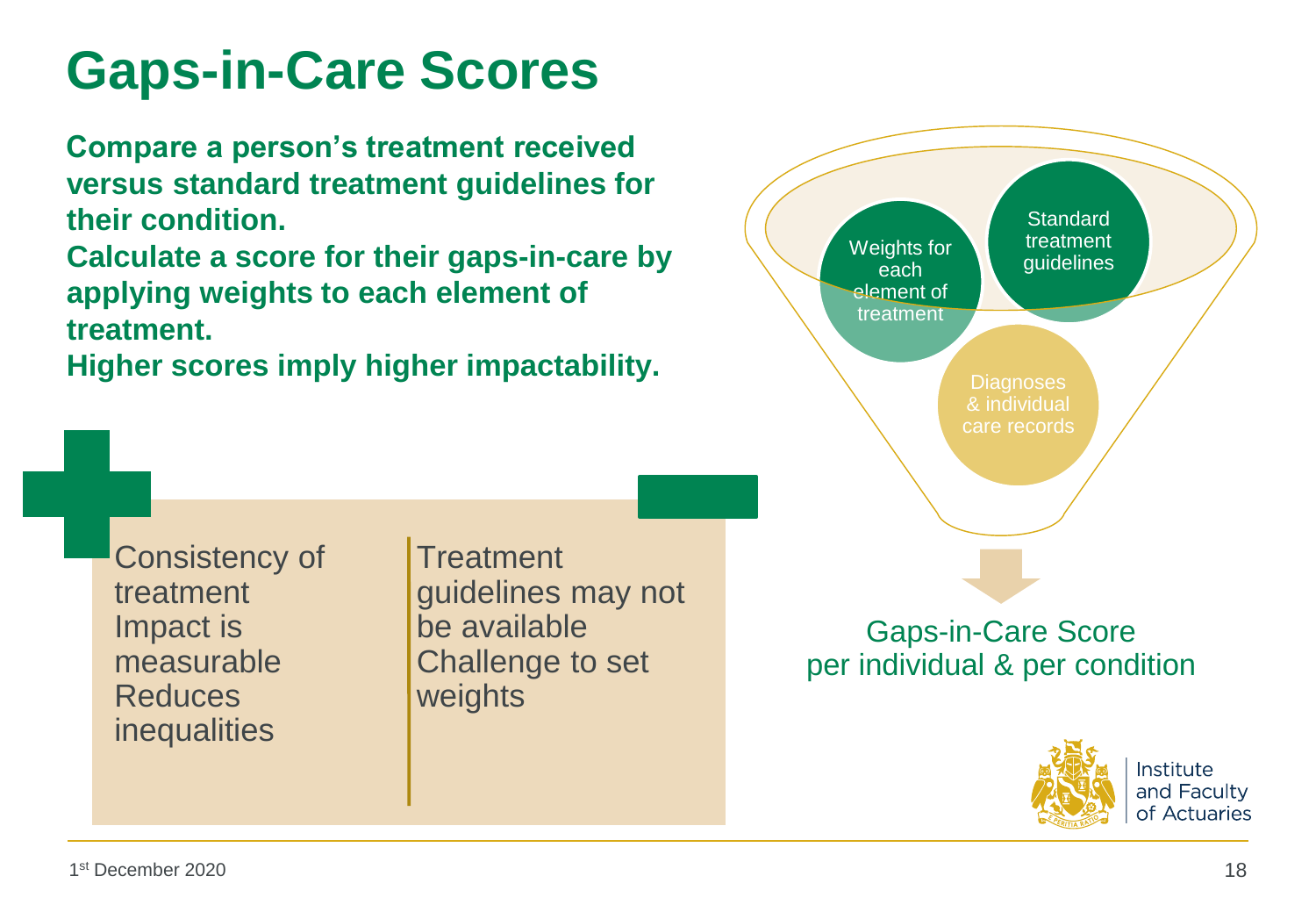# **Condition Severity Benchmarking**

**Compare condition severity or health service utilisation rates against benchmark levels for given conditions or risk segments. Individuals or groups with values outside the expected ranges are considered to be impactable.**





Institute and Faculty of Actuaries

Uses data that is routinely collected Creates the metrics for measuring itself

Challenge to define "severity" and "risk" and expected ranges of values Says nothing about treatments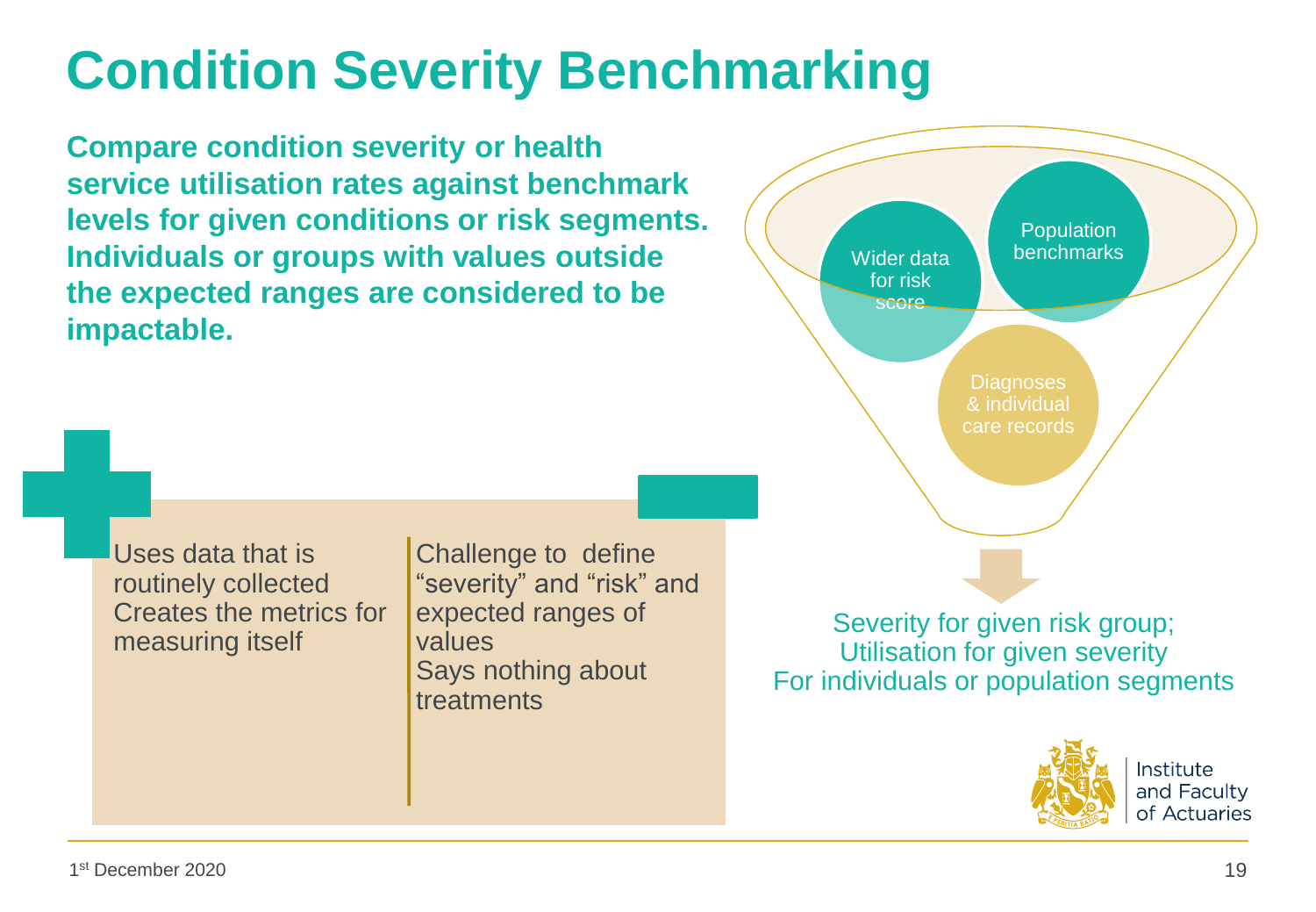# **Propensity Scores**

**Identify individuals for specific treatment plans based on a score calculated with a statistical model and risk and health data.**





Institute and Faculty of Actuaries

Leverages statistical methods and big data Aligns patients to care programmes

Challenges around accuracy of results, e.g. risk of false-positives Requires historical results of treatment plans Not a single clear choice of statistical model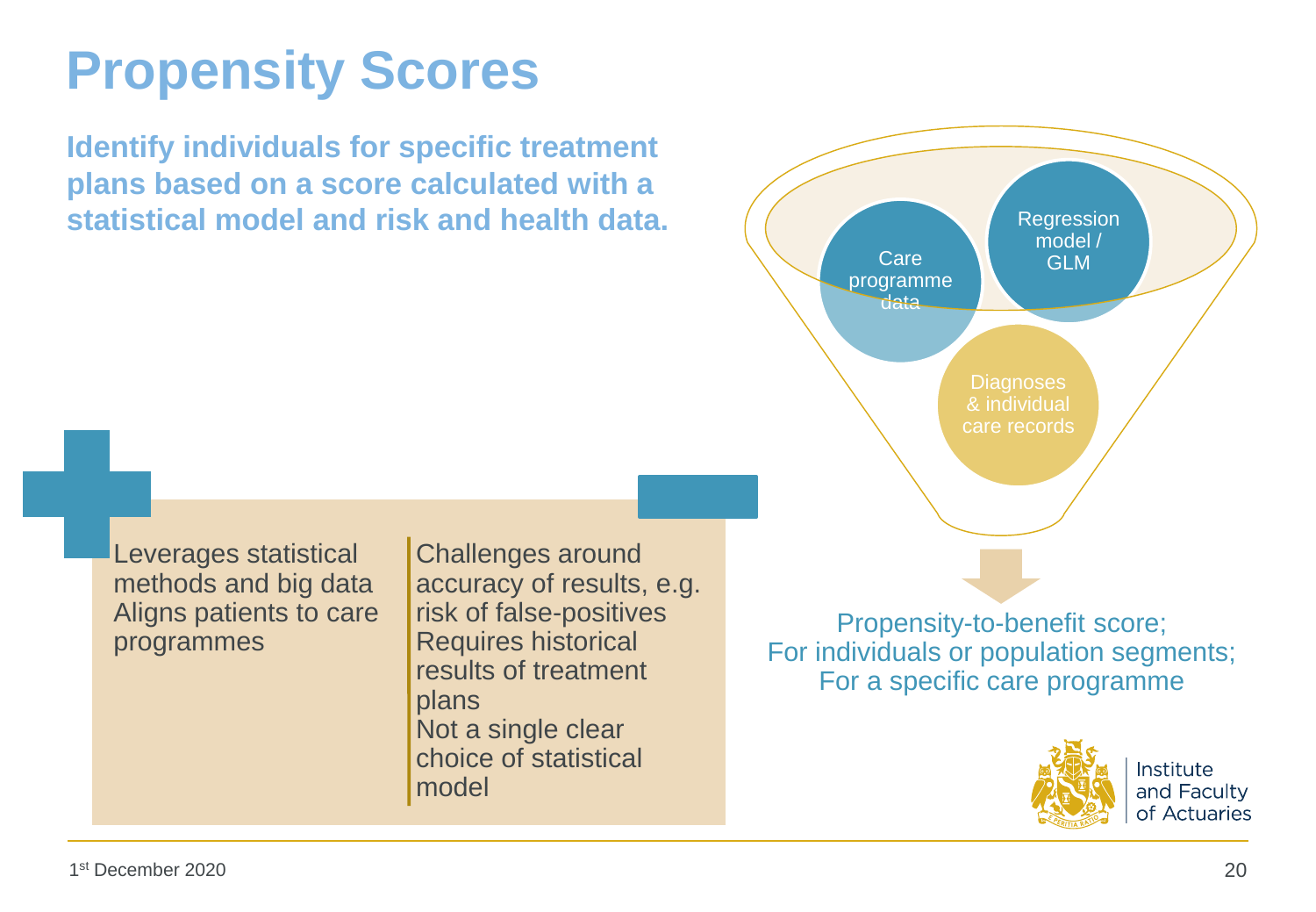# **Patient Activation Scores**

**Conduct detailed questionnaires of individual patients and develop measures of patient activation from the results.**



**Encourages** personalised interventions Reduces inequalities Proprietary surveys & algorithms Requires non-routine data collection

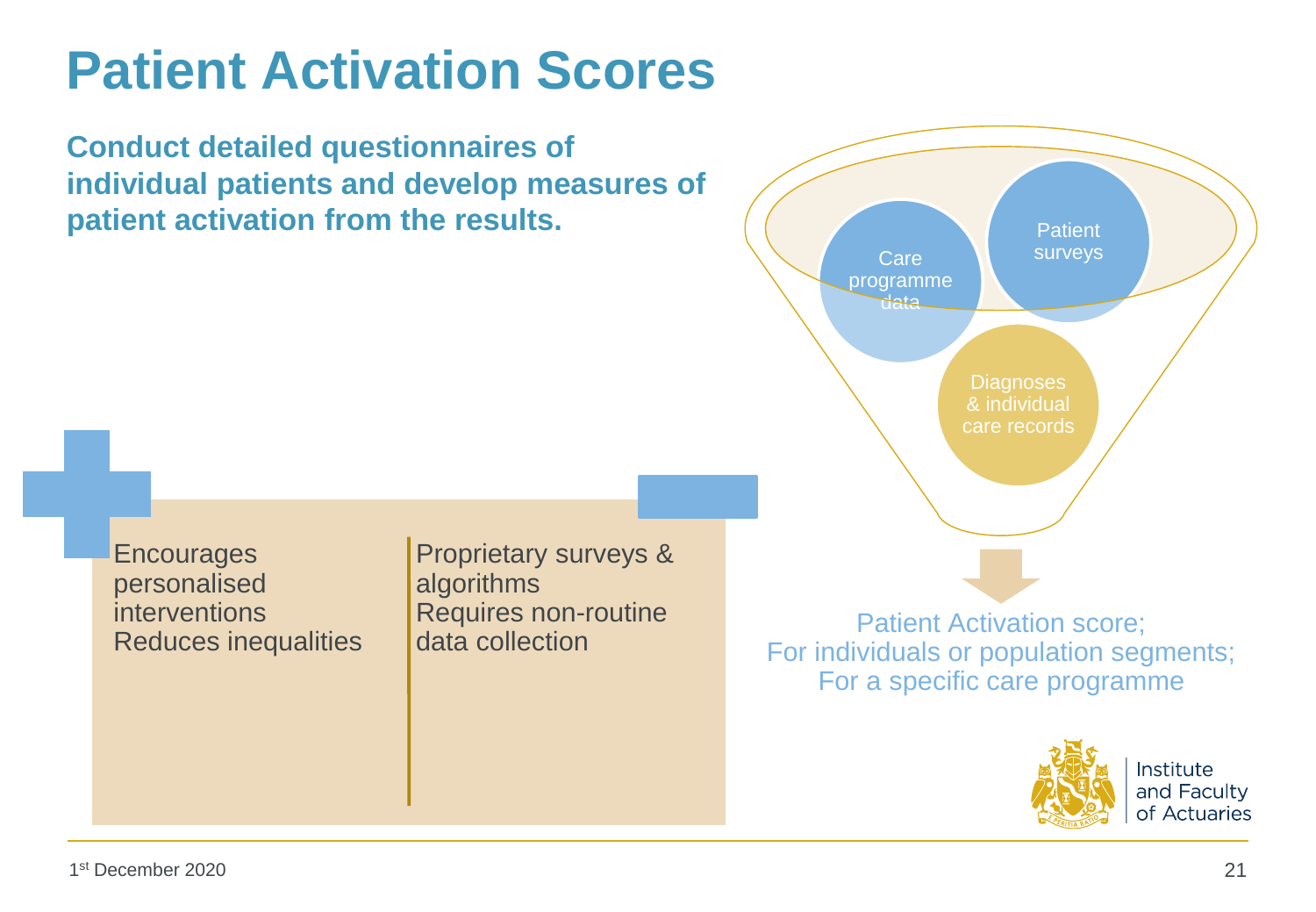

Institute and Faculty of Actuaries

# **Ethics & Patient View**

#### Josephine Robertson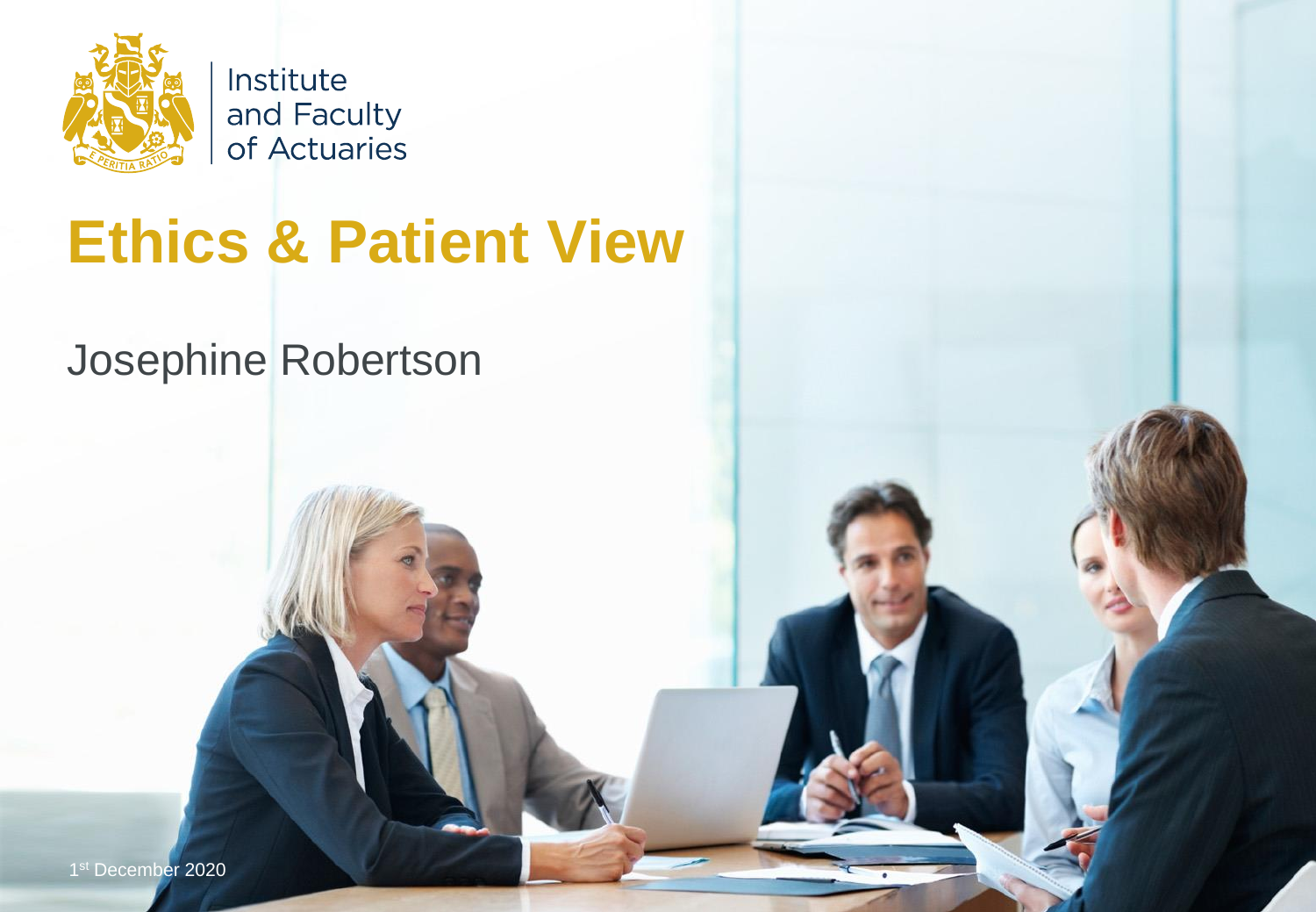### **Ethics and Patient Involvement**

• Range of ethical considerations when developing an Impactability model:



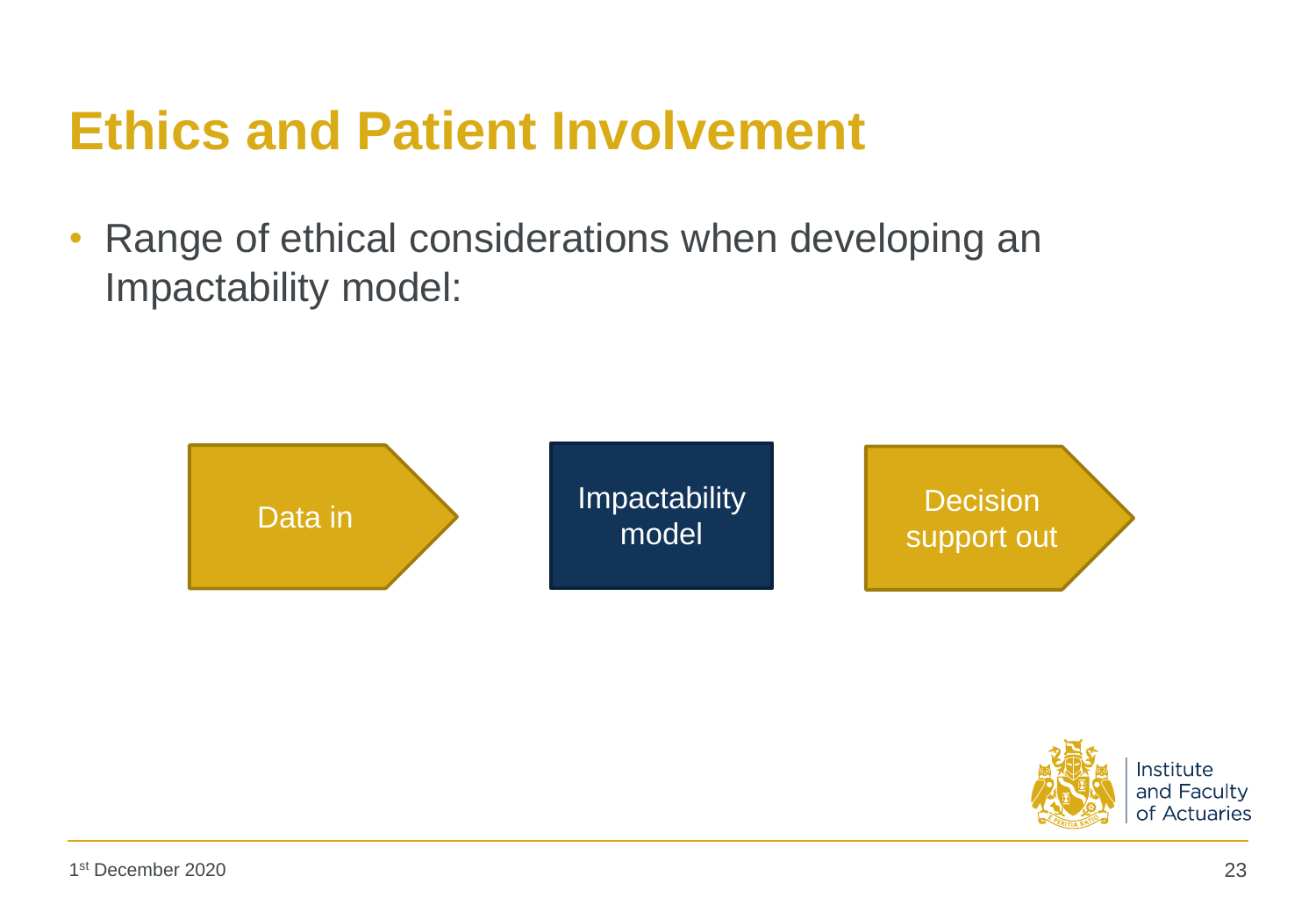# **Ethics: Data In**

- Leverage existing frameworks
- Key considerations:
	- $-$  Clarity on purpose and expected patient beneform
	- Only necessary data is collected, stored, used
	- Relevant data sharing agreements and privacy impact assessments
	- Data security integral to design of model
	- Transparent about limitations and biases in data and its intended use



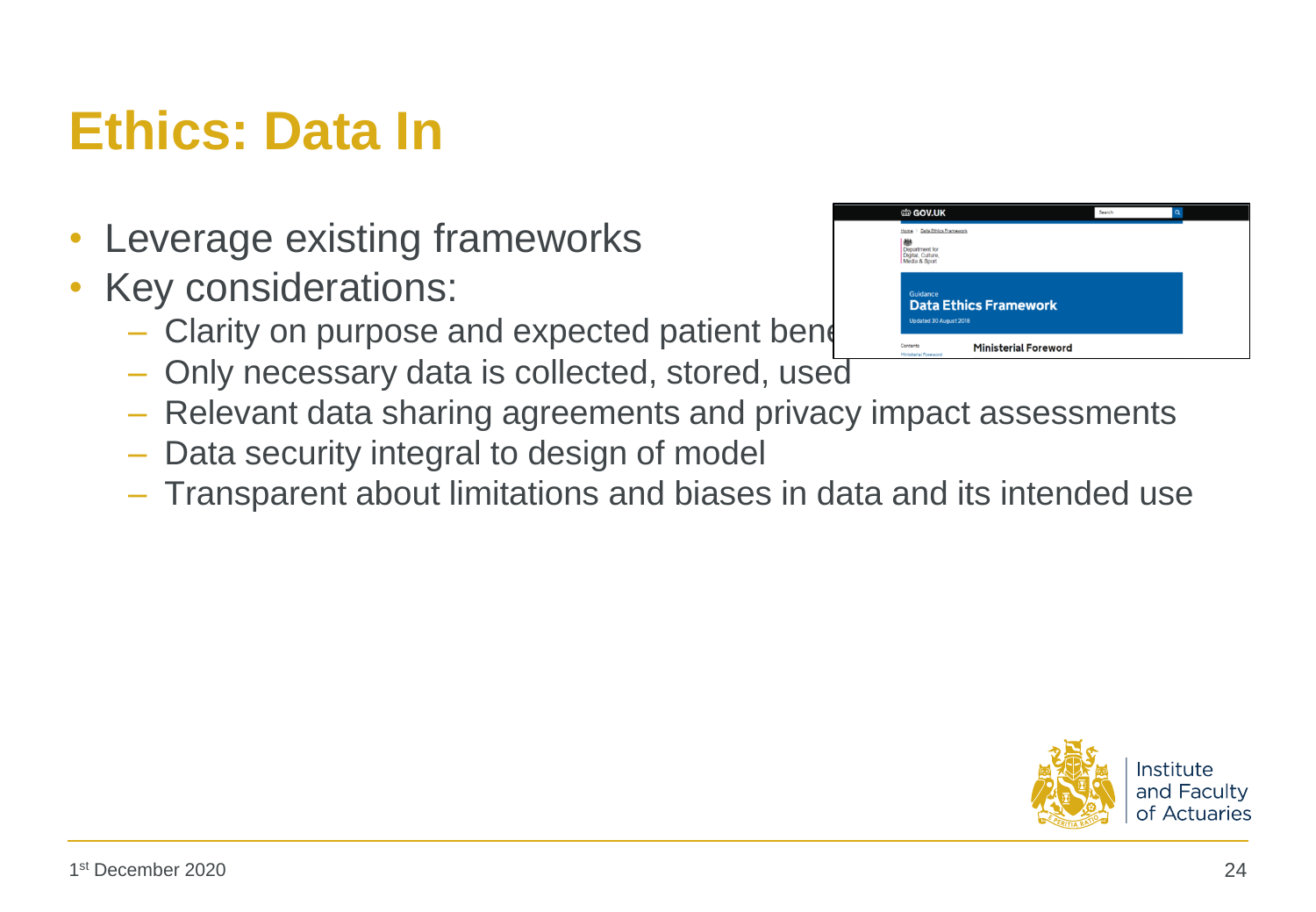## **Ethics: Decision Support Out**

- Align to classic public/population health ethics
- Ethical Framework and Reflexivity Exercise for practitioners
- Key considerations:
	- Beneficence (do good)
	- Non-maleficence (do not harm)
	- Fairness
	- Autonomy
	- Utility
	- Transparency
	- Procedural justice

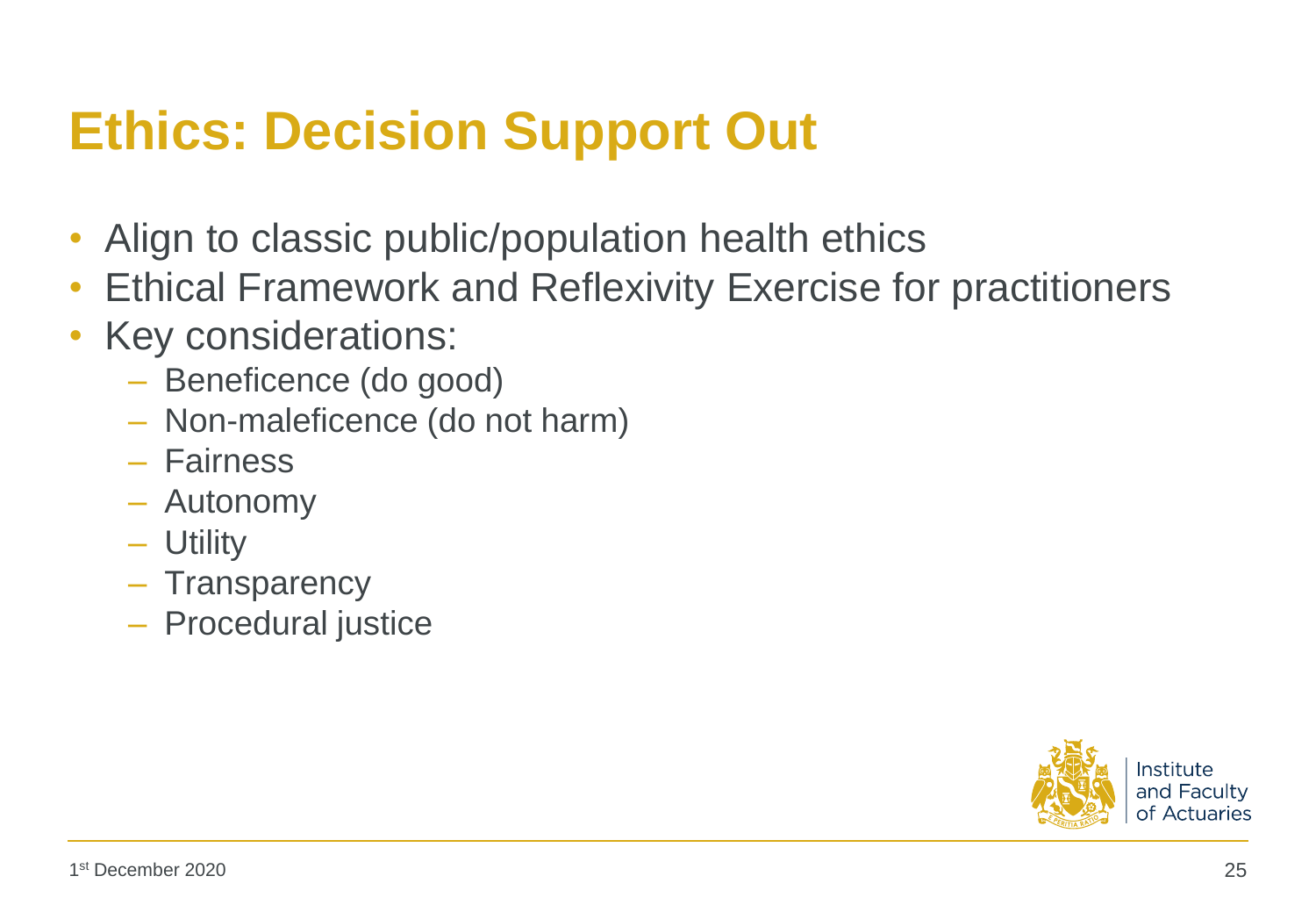## **Ethics: Posing an impactability question**

#### **Context**

- The quintuple aim
- Pandemic reset
- Elective procedures waiting list
- How to prioritise and rationalise the delivery of services w.r.t.
	- Population need
	- Quintuple aim
	- COVID19 risk
		- Vaccines

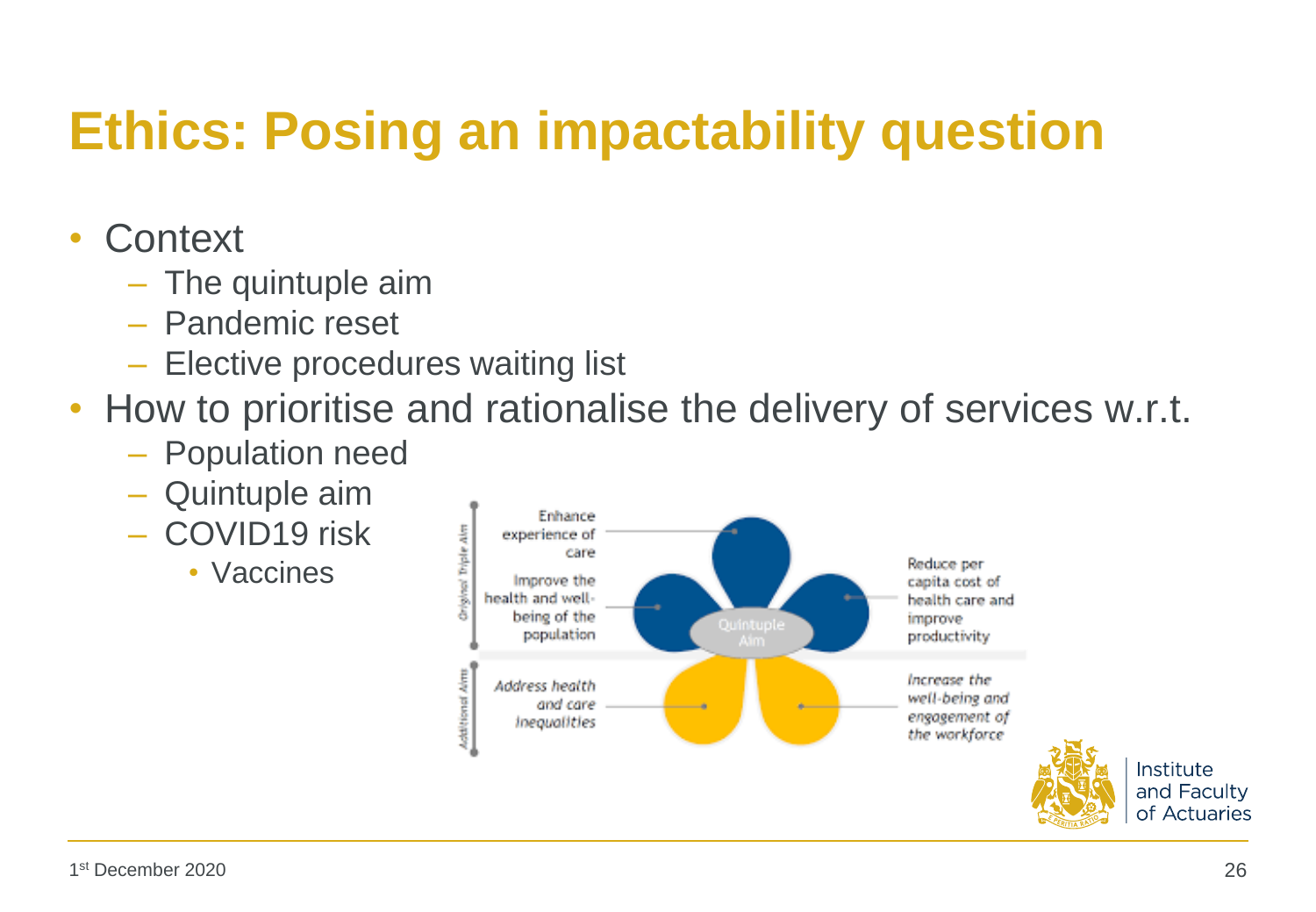

The views expressed in this presentation are those of invited contributors and not necessarily those of the IFoA. The IFoA do not endorse any of the views stated, nor any claims or representations made in this presentation and accept no responsibility or liability to any person for loss or damage suffered as a consequence of their placing reliance upon any view, claim or representation made in this presentation.

The information and expressions of opinion contained in this publication are not intended to be a comprehensive study, nor to provide actuarial advice or advice of any nature and should not be treated as a substitute for specific advice concerning individual situations. On no account may any part of this presentation be reproduced without the written permission of the IFoA.